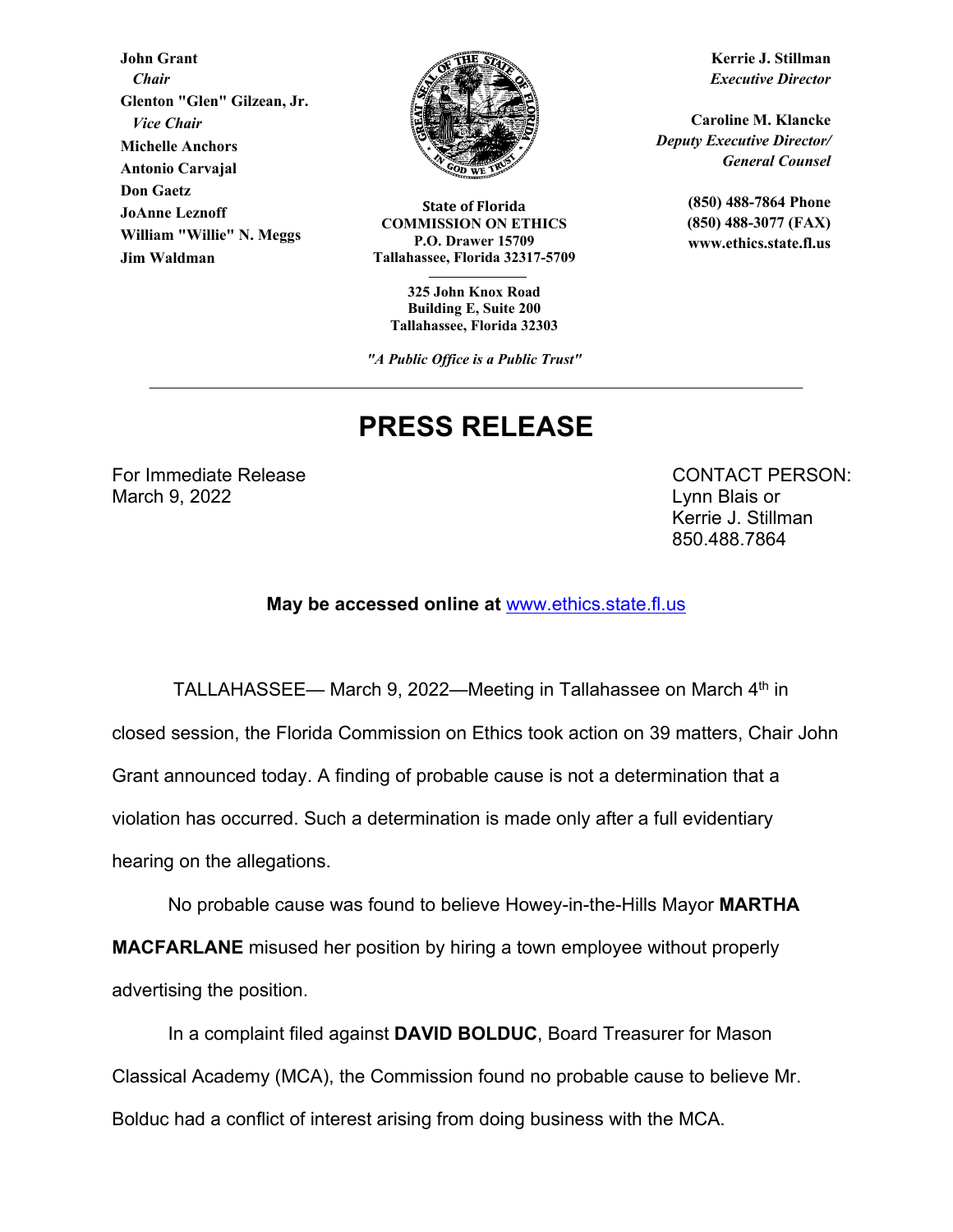An allegation he had a conflicting employment or contractual relationship based on his private business' interaction with MCA also was dismissed with a finding of no probable cause.

 The Commission found probable cause to believe City of Pahokee City Manager **CHANDLER WILLIAMSON** misused his city-issued credit card to make personal purchases that were contrary to the City's credit card policies.

The Commission considered a complaint filed against former Lake Worth Beach City Commissioner **OMARI HARDY,** who currently serves as a member of the Florida House of Representatives, District 88. Probable cause was found to believe he violated Florida's Constitution and disclosure laws by filing an inaccurate 2019 Form 6 when he qualified to run for the Florida House of Representatives. An allegation Mr. Hardy violated the dual employment prohibition while serving as City Commissioner was dismissed with a finding of no probable cause.

No probable cause was found to believe Noma Town Council Member **LITERMIN JOSEPH** violated the constitutional amendment prohibiting an abuse of office for a disproportionate benefit relating to fees charged for the installation of a new water meter at his home. Similarly, no probable cause was found to believe he misused his position or had a voting conflict regarding those fees.

 The Commission also found no probable cause on a similar complaint filed against another Noma Town Council Member **COY MIXON**.

The Commission considered a complaint filed against **AMIRA D. FOX,** State Attorney for the  $20<sup>th</sup>$  Judicial Circuit. An allegation she violated the constitutional amendment prohibiting an abuse of office for a disproportionate benefit by promising to initiate prosecution of an individual in exchange for their relative withdrawing support for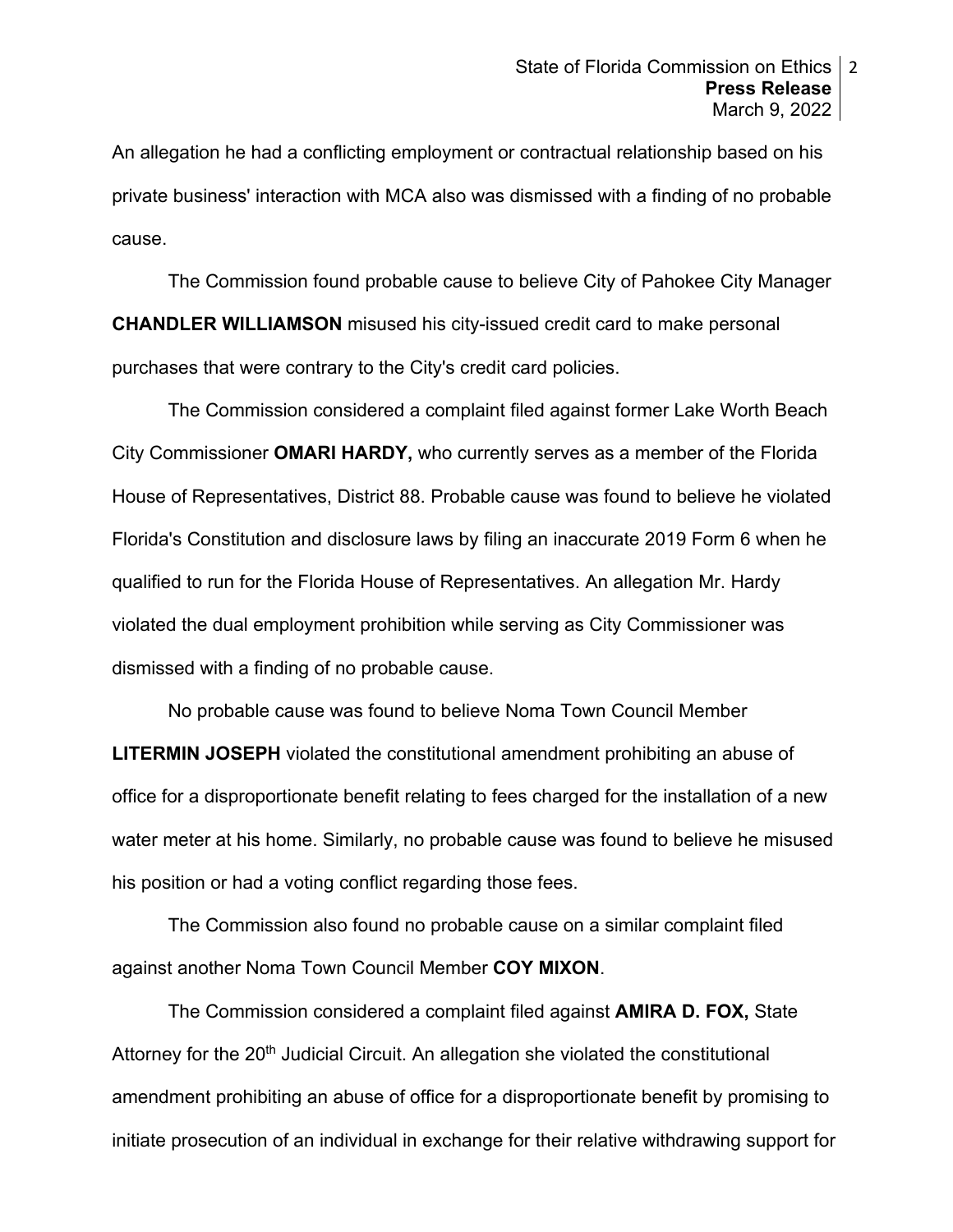her opponent was dismissed with a finding of no probable cause. Similarly, no probable cause was found to believe she solicited or accepted political favors in exchange for prosecuting a case or that she solicited or accepted a thing of value based on the understanding it would influence her actions and these allegations were dismissed. Further, no probable cause was found to believe she misused her position to coerce an individual to withdraw support of her political opponent.

In a complaint filed against **ROBERT A. COLE**, Santa Rosa County Commissioner, the Commission found no probable cause to believe he violated the misuse of public position statute or the constitutional amendment prohibiting an abuse of office for a disproportionate benefit when an item was added to the County's budget providing funding for a non-profit affiliated with his wife and a friend.

Probable cause was found to believe **RODNEY J. BRADEN**, a Destin City Council member, violated Florida's financial disclosure laws by filing inaccurate 2017, 2018, 2019 and 2020 Form 1 financial disclosures.

The Commission found no probable cause to believe City of Ocala Senior Site Inspector **GREGORY MCCLELLAN** misused his position while interacting with Marion County regarding an air conditioning unit replacement on his father's property.

The Commission considered the results of an investigation – required by statute – based on the findings of a random audit of **BREWTON PLANTE P.A.,** an Executive Branch Lobbying Firm. The Commission rejected the recommendation of its Advocate and found no probable cause to believe the lobbying firm failed to register and complete a principal authorization to lobby the Executive Branch for 2019. Also rejecting the recommendation of the Advocate, the Commission found no probable cause as to an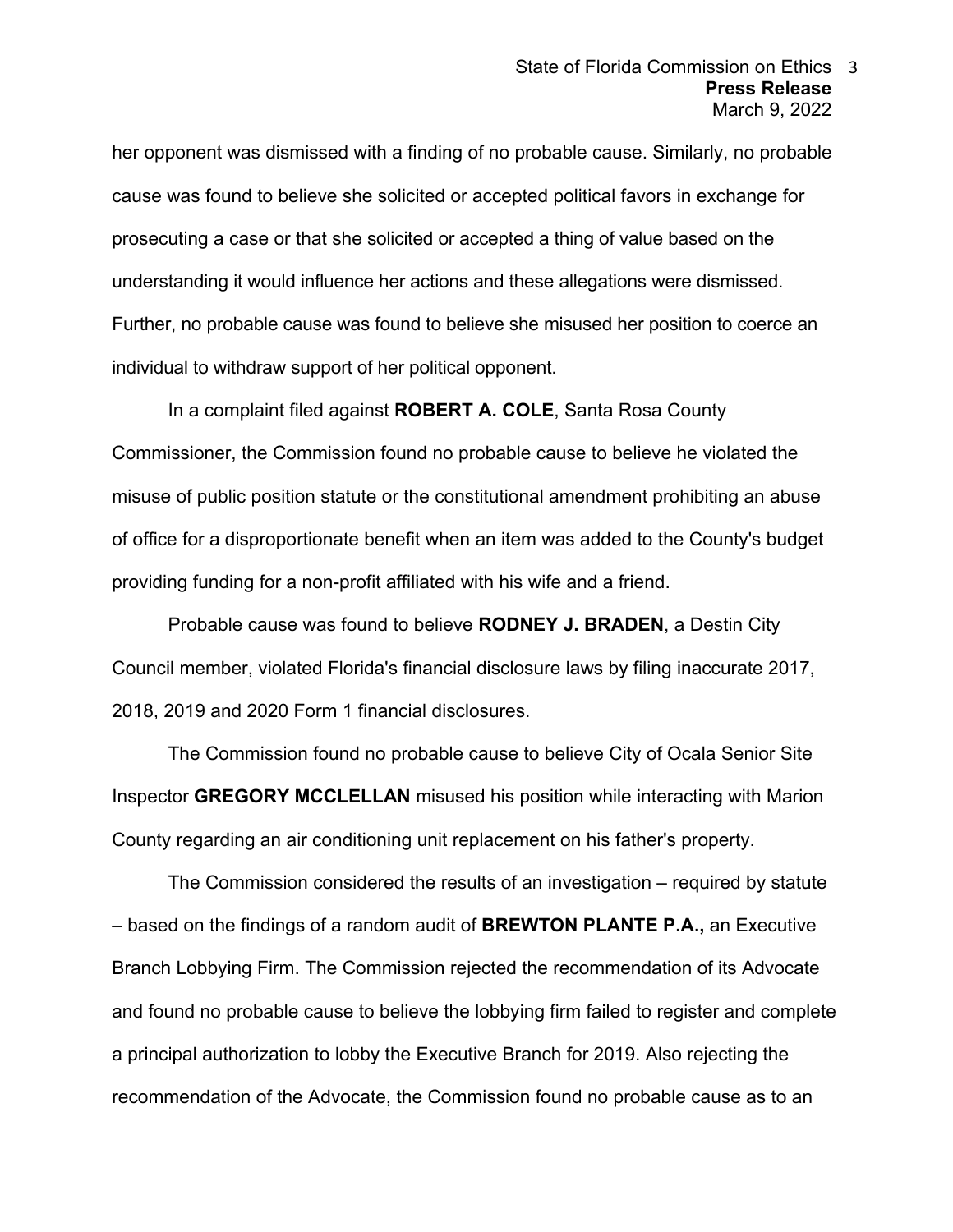exception indicating that Brewton Plante P.A. failed to report compensation provided by a principal for lobbying in the second quarter of 2019.

 The Commission dismissed a self-initiated investigation involving City of Port St. Lucie Planning and Zoning Board member **DEBORAH L. BEUTEL**. The investigation – required by law – was undertaken to determine whether her failure to file a 2018 Form 1, Statement of Financial Interests, was willful. During the course of the investigation, Ms. Beutel filed a financial disclosure appeal with the Commission that resulted in the maximum automatic fine of \$1,500 being rescinded. The \$1,500 maximum fine is necessary to invoke and maintain the Commission's jurisdiction; therefore, the Commission on Ethics dismissed the matter based upon the absence of jurisdiction to proceed.

The Commission reviewed 27 complaints for legal sufficiency. These reviews are limited to questions of jurisdiction and determinations as to whether the contents of the complaint are adequate to allege a violation of the Code of Ethics or other laws within the Commission's jurisdiction. As no factual investigation precedes the reviews, the Commission's conclusions do not reflect on the accuracy of the allegations made in these complaints. The Commission dismissed the following complaints for lack of legal sufficiency: **SCOTT STOUDENMIRE**, Director of Sustainable Development for Coconut Creek; **THOMASINA TURNER-DIGGS**, City of Fort Lauderdale Community Redevelopment Agency Coordinator; **JAMES B. WILLIAMS**, Suwannee County Sheriff's Office Deputy; **SAMUEL ST. JOHN**, Suwannee County Sheriff; **SGT. S. BURCH**, Franklin Correctional Institution Sergeant; **SARAH CORRIGAN**, Department of Health Employee; **JACK REISINGER**, City of Stuart Building Official; **MICHELLE BERGER**, City of Sewall's Point Town Manager; **JULI A. CASALE**, City of Delray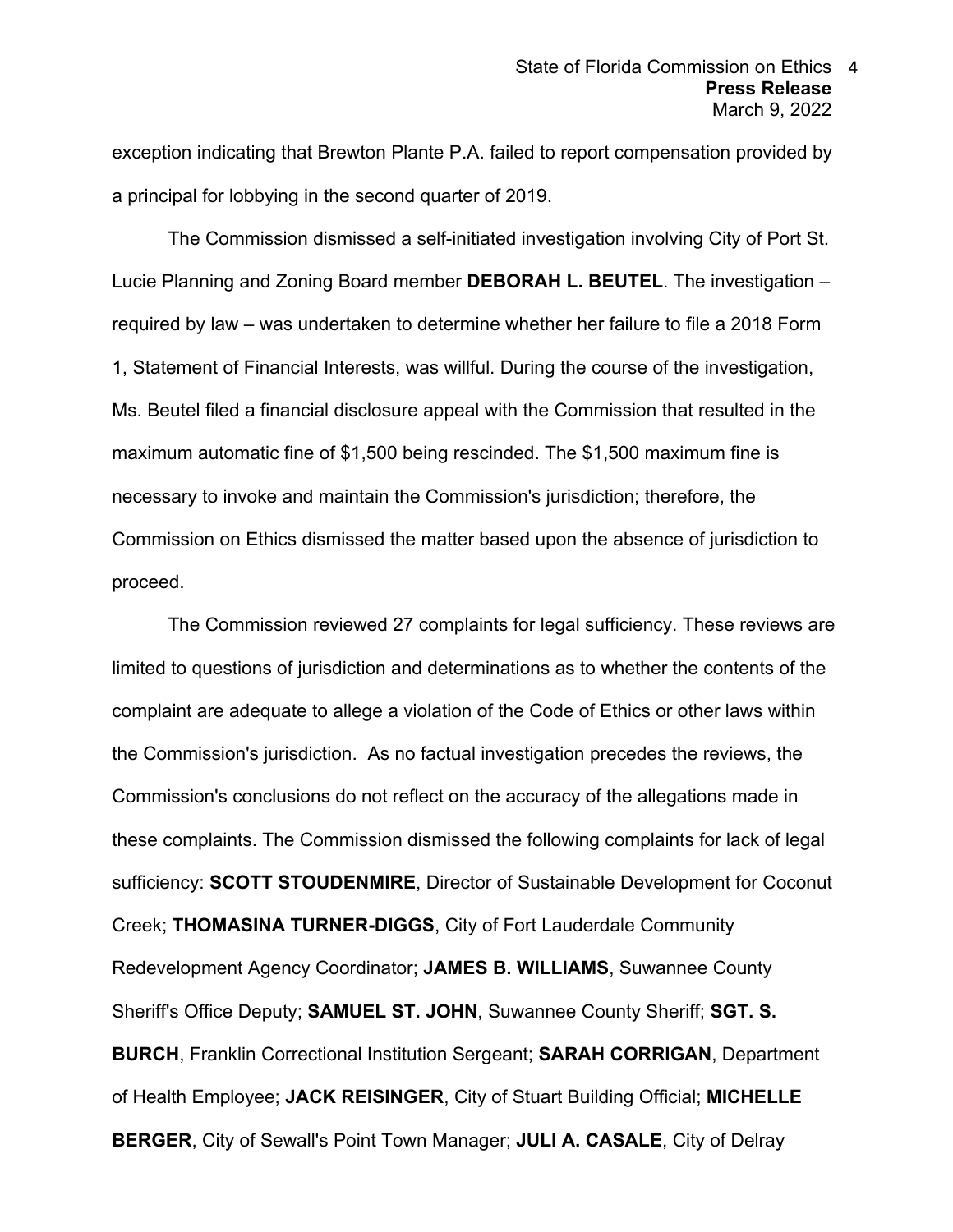Beach City Commissioner; **SHELLEY E. PETROLI**, City of Delray Beach Mayor; **TARA CULVER**, City of Orlando Assistant Controller; **ERIC FLOWERS**, Indian River Sheriff; **RON GARRISON**, Indian River Deputy Sheriff; **JOHN EDWIN MCNEAL**, Indian River Deputy Sheriff; **MICHAEL ANDREW WHITE**, Town of Inglis Mayor; **CELESTINE LEWIS**, Jacqueline Harris Charter School Executive Director and Principal; **DAVID BERKMAN**, Indialantic Mayor; **PAUL ALLEN**, Wakulla Correctional Institution Warden; **A.J. WHITTINGTON**, Wakulla Correctional Institution Correctional Officer; **JEREMY PROCTOR**, Wakulla Correctional Institution Chief of Security; **BEN JOHNSON**, former Volusia County Sheriff and current Volusia County Council Member; **JOSEPH JAMISON**, Wakulla Correctional Institution Correctional Officer; **MICHAEL CHITWOOD**, Volusia County Sheriff; **MATTHEW HARDESTY**, Seminole County Sheriff's Department Lieutenant; **LARRY BARTLETT**, Volusia County Property Appraiser; **DENNIS WARD**, State Attorney, Sixteenth Judicial Circuit; **UNA GARVEY**, City of Tampa Convention Center and Tourism Director.

## **PUBLIC SESSION**

During its public session meeting, the Commission considered the Recommended Order of an Administrative Law Judge (ALJ) from the Division of Administrative Hearings in a complaint filed against **DAPHNE CAMPBELL**, as a member of the Florida Senate, candidate for Florida Senate and member of the Florida House of Representatives. The Commission took final action, finding Senator Campbell violated Florida's financial disclosure laws by filing inaccurate 2013, 2015, and 2017 Form 6s. The Commission voted to increase the \$15,000 (\$5,000 per violation) civil penalty recommended by the ALJ based on the number of violations that occurred,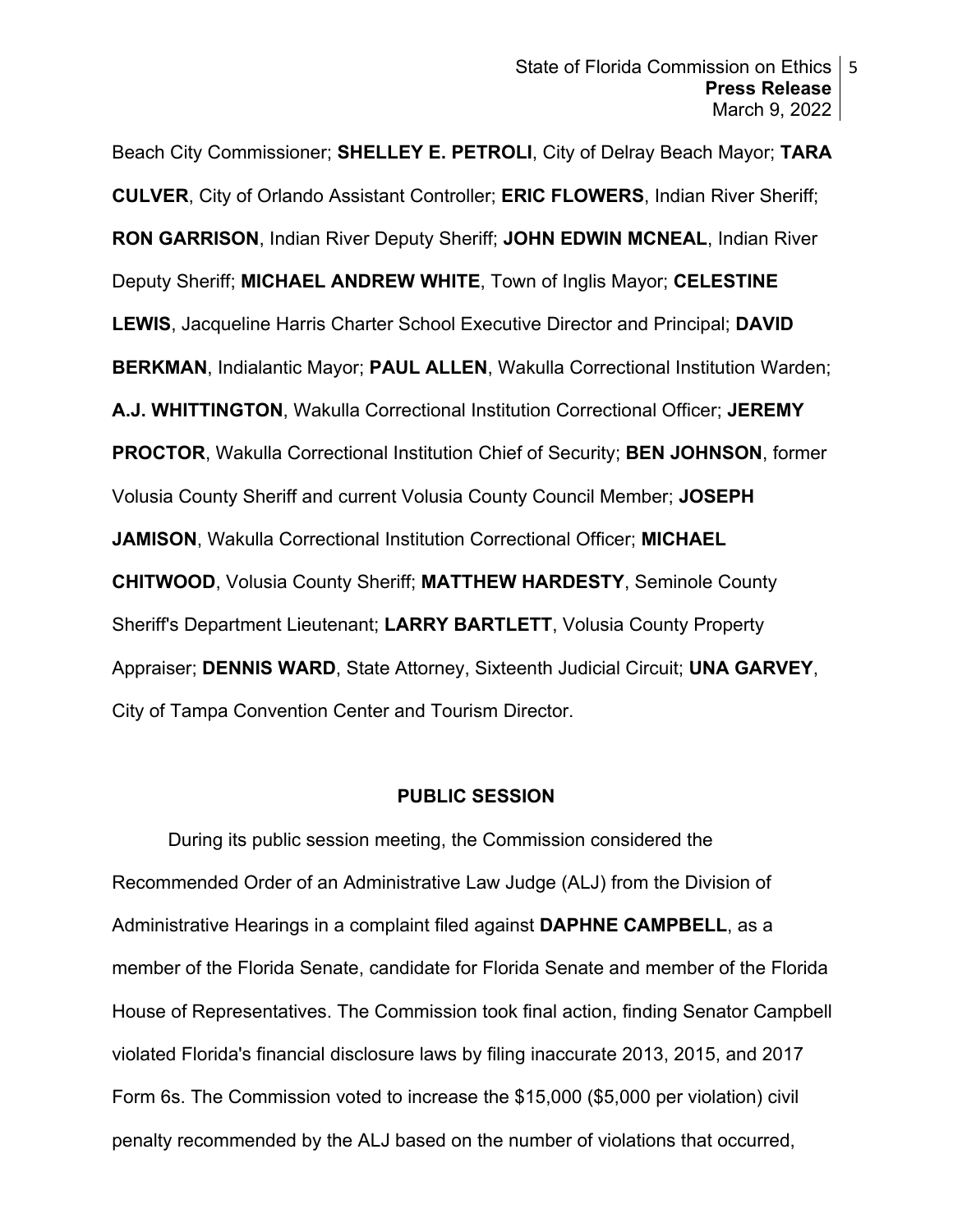combined with information contained in the hearing record. A civil penalty of \$22,500 (\$7,500 per violation) and public censure and reprimand will be recommended to the President of the Senate and Speaker of the House for action.

 The Commission adopted a settlement agreement between the Commission Advocate and **CYNTHIA STUART**, Clerk of the Court for Hillsborough County. The agreement, filed prior to a finding of probable cause, finds Ms. Stuart violated financial disclosure laws by filing inaccurate 2019 and 2020 Form 6 disclosure forms. The Commission recommended a civil penalty of \$1,000 (\$500 per allegation) be imposed by the Governor.

The Commission rejected a proposed settlement in a complaint filed against Interim Orange County Clerk of Courts **COLLEEN REILLY**, noting the proposed civil penalty of \$3,500 was not adequate**.** Ms. Reilly may choose to reach terms of another settlement agreement with the Commission Advocate or engage in a full evidentiary hearing at the Division of Administrative Hearings.

A settlement agreement, in a complaint filed against **GABRIEL GARCIA**, candidate for the Florida House of Representatives, finds Mr. Garcia violated Florida's Constitution and disclosure law by filing an inaccurate 2019 Form 6. The Commission recommended a civil penalty of \$500 be imposed by the Governor.

The Commission also adopted a stipulated settlement agreement regarding **DALE V.C. HOLNESS,** Broward County Commissioner. The agreement finds he violated Florida's financial disclosure laws and the Florida Constitution by failing to properly disclose income and secondary sources of income on his 2016, 2017, 2018 and 2019 Form 6 disclosures. A civil penalty of \$1,000 will be recommended for imposition by the Governor.